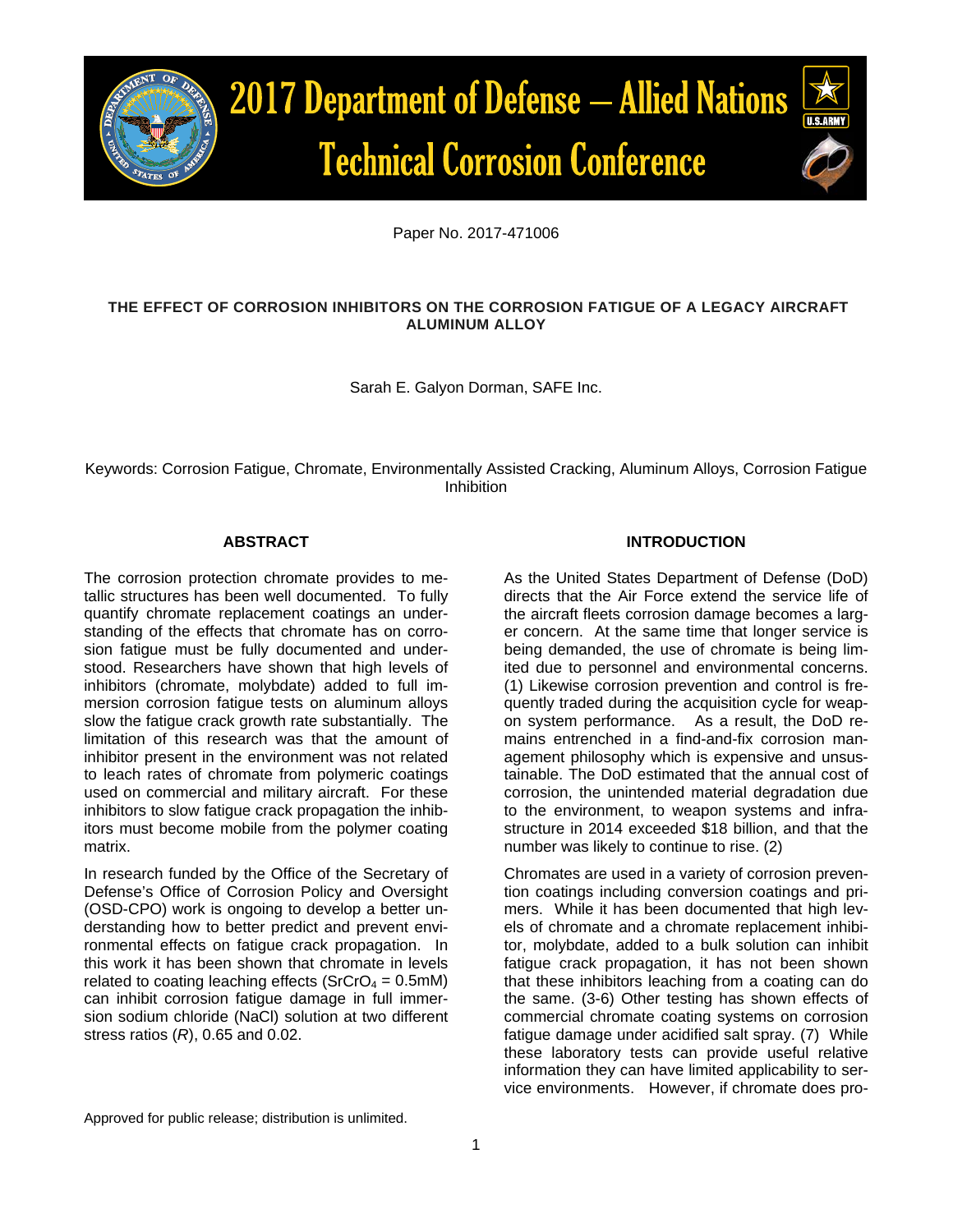vide protection that slows corrosion fatigue crack propagation, current systems have unaccounted for corrosion fatigue protection. If that protection is not documented, then the protection will be lost in replacement chromate-free systems.

## **EXPERIMENTAL PROCEDURE**

### **Inhibition of Corrosion Fatigue**

To determine the effect chromate or the chromate replacement inhibitor molybdate, has on corrosion fatigue damage in DoD-relevant materials, a single edge notch (SENT) specimen, shown in Figure 1, was used for all fatigue testing. The samples were made from a peak-aged, legacy age-hardenable Al-Zn-Mg-Cu aluminum alloy and temper (7075-T651). The sample was fatigue tested using a computercontrolled servo-hydraulic test frame and the crack growth rate was measured using a direct current potential drop (DCPD) system. Testing was completed using a constant load (*K*-increasing) test profile where the maximum stress  $(\sigma_{max})$  was 150 MPa, stress ratio (*R*) was 0.65 and the loading frequency was either 0.2Hz or 0.02 Hz. All testing was completed in full immersion 0.06M NaCl solution with corrosion inhibitors of strontium chromate ( $SrCrO<sub>4</sub>$ ) or calcium molybdate (CaMo $O<sub>4</sub>$ ) added to the solution in the concentrations listed in Table 1.

Several studies have been completed on the effect of chromate as a general corrosion inhibitor and even on the effect of crack growth rate, however few researchers have examined the effect of chromate in levels based on leaching rates from coatings. (3-13) While there is variation in the data published on chromate leaching rates, it was found that the amounts were bound by the solubility limit of  $SrCrO<sub>4</sub>$ and the volume of the liquid present. Based on these results the upper and lower bounds for  $SrCrO<sub>4</sub>$ testing were selected to be 4.7mM and 0.5mM respectively. (8-15) The upper and lower bounds for CaMoO4 were selected to be 0.05mM and 0.002mM (13-15). [Table 1](#page-1-0) shows the test matrix for inhibitor effects.

## **RESULTS**

Based on the leaching rates noted previously, testing was completed with 4.7mM SrCrO<sub>4</sub>, the maximum amount expected based on solubility, and 0.5mM SrCrO4, amount based on expected leaching rates, using constant maximum stress, 150 MPa, testing at a frequency (*f*) of 0.2 Hz with an *R* of 0.65 in 500 mL of 0.06 M NaCl. Prior published work with

Approved for public release; distribution is unlimited.

lower concentrations of inhibitors had shown that lower frequency tests are needed to see inhibition effects; as such the test frequency of 0.2 Hz was selected. (3-6) Figure 2 shows a highlight of the effect of low levels of SrCrO4, 0.5mM and 4.7mM, on fatigue crack growth rates as compared to 0.06M NaCl. For both concentrations of  $SrCrO<sub>4</sub>$  inhibition of the fatigue crack growth rates is seen below a *∆K* of 5 MPa√m.

<span id="page-1-0"></span>**Table 1 Test matrix to determine the effect of chromate and molybdate in leached concentrations.**

| <b>Inhibitor</b>                          | <b>Inhibitor</b><br>Form | <b>Environment</b>                  | Amount<br>(concentration<br>in solution) |
|-------------------------------------------|--------------------------|-------------------------------------|------------------------------------------|
| SrCrO <sub>4</sub><br>/CaMoO <sub>4</sub> | Salt                     | <b>Bulk Solution</b><br><b>NaCl</b> | $<$ 0.5/0.002mM                          |
| SrCrO <sub>4</sub><br>/CaMoO <sub>4</sub> | Salt                     | <b>Bulk Solution</b><br><b>NaCl</b> | $>4.7/0.05$ mM                           |



#### **Figure 1 Single edge notch (SENT) specimens were made of 7xxx series aluminum alloy. All dimensions in millimeters.**

The effect of stress ratio on inhibition of fatigue crack growth was also investigated. The same maximum stress of 150 MPa was used, with an *R* of 0.02. The stress ratio was selected such that crack was sometimes closed. The precracking protocol used was a *K*-shed from a *Kmax* of 6.66 MPa√m to  $K_{\text{max}}$  of 2.0 MPa $\sqrt{m}$  with an *R*=0.1. For this testing the original plan was to complete all testing at a frequency of 0.2 Hz as the largest effect of chromate had been noted at that frequency. Three tests were placed into the combined  $0.5$ mM SrCrO<sub>4</sub>  $0.06$ M NaCl solution and precracking started. Two of the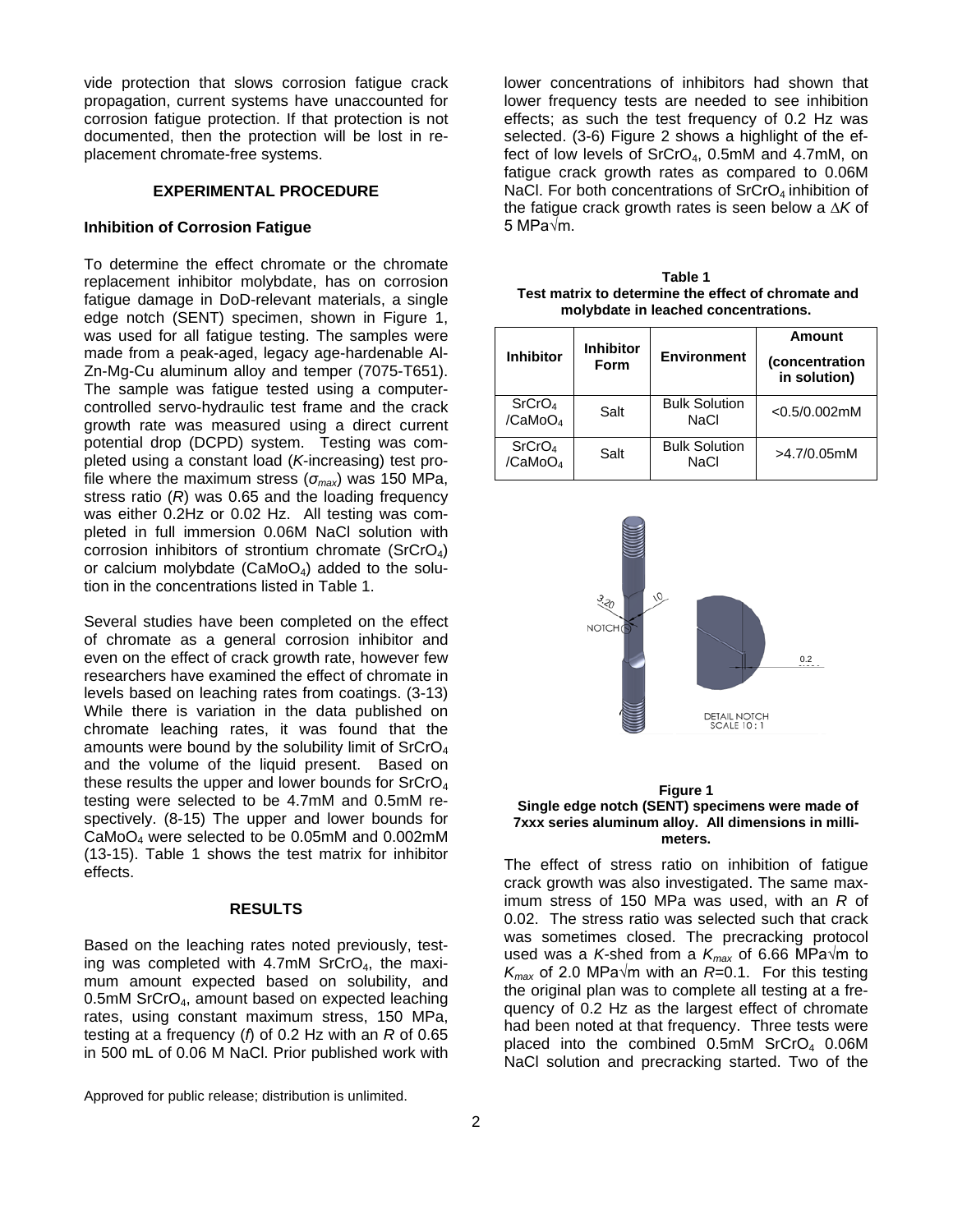tests failed to register any crack growth after 4 weeks of testing, at which point the DCPD lead wires failed, the third test failed in the threaded grip region after over 1,000,000 cycles with no crack growth noted. For the final successful test the sample was precracked in air and the inhibited solution added after the sample was precracked, the test was completed at a frequency of 1 Hz. Figure 3 shows the results of this test as compared to testing completed in 0.06M NaCl at an *R* of 0.65 and 0.02, frequency of 0.2 Hz. The comparison between the baseline 0.06M NaCl tests with different stress ratios does not show any signs of crack closure, only the effect of mean stress. When the  $0.5$ mM SrCrO<sub>4</sub> is added, inhibition is observed to a *∆K* of approximately 9 MPa√m.

Similar constant load fatigue testing was completed for  $0.05$ mM CaMoO<sub>4</sub>, the maximum amount expected based on solubility at a frequency of 0.2 Hz and an *R* of 0.65. The results of these tests are shown in Figure 4. The inhibitive effects of  $CaMoO<sub>4</sub>$ are only noted below a *∆K* of 3 MPa√m and only for one test.

## **DISCUSSION AND CONCLUSIONS**

Using inhibitor leaching estimations from chromate containing coatings, it was shown that strontium chromate added to a sodium chloride solution was able to slow fatigue crack growth, Figure 2 and Figure 3. Concentrations of  $SrCrO<sub>4</sub>$  (4.7mM and 0.5mM) based on leaching rates from polymer coatings have been shown to slow fatigue growth rates below a *∆K* of 5 MPa√m in 0.06M NaCl full immersion under a constant *σmax* of 150, stress ratio of 0.65 and a frequency of 0.2Hz, Figure 2. For the stress ratio of 0.02 the effect of low levels of SrCrO<sub>4</sub> is even more pronounced, having an effect to a *∆K* of almost 10 MPa√m, Figure 3. This result is particularly critical as the DoD plans to remove chromate from corrosion protection systems. (1) The result showing that there is an effect of fatigue crack growth rates in the lower *∆K* region could mean that the chromate effect is present in most damage tolerant models. Damage tolerant models use teardown and other damage data to estimate crack growth rates to set inspection intervals. The damage noted on aircraft likely below a *∆K* of 12 MPa√m, meaning that a large portion of the crack life is spent in a *∆K* range where chromate is effective at slowing fatigue crack growth. This means that if chromate is removed from the corrosion protection systems, the required damage inspection interval could be underestimated.

It was found that there is a gradient across the fracture surface for the samples exposed to  $SrCrO<sub>4</sub>$ which may explain the breakdown in inhibition as the crack length increases. Interestingly the 0.5mM SrCrO<sub>4</sub> test completed at a stress ratio of 0.02 has more chromate at the back of the crack than the 4.7mM test at a *R*=0.65, likely explaining the higher *∆K* inhibition. [Figure 5](#page-3-0) shows the gradient variation and the locations of measurement.



**Figure 2 Effect of SrCrO4 (0.5mM and 4.7mM) at a** *f* **of 0.2Hz, constant** *σmax* **=150 MPa,** *R* **= 0.65 in 0.06M NaCl.**



### **Figure 3**

**Inhibition effect of 0.5mM SrCrO4 added to 0.06M NaCl on fatigue crack growth rates at a** *σmax***=150MPa,**  *R***=0.02 and 0.65. Baseline testing was completed at a**  *f* **of 0.2Hz but due to crack arrest the testing with inhibitor at a** *R***=0.2 was completed at 1 Hz. Even with the higher testing frequency the inhibitor shows effect up at a** *∆K* **of 9 MPa√m.**

Approved for public release; distribution is unlimited.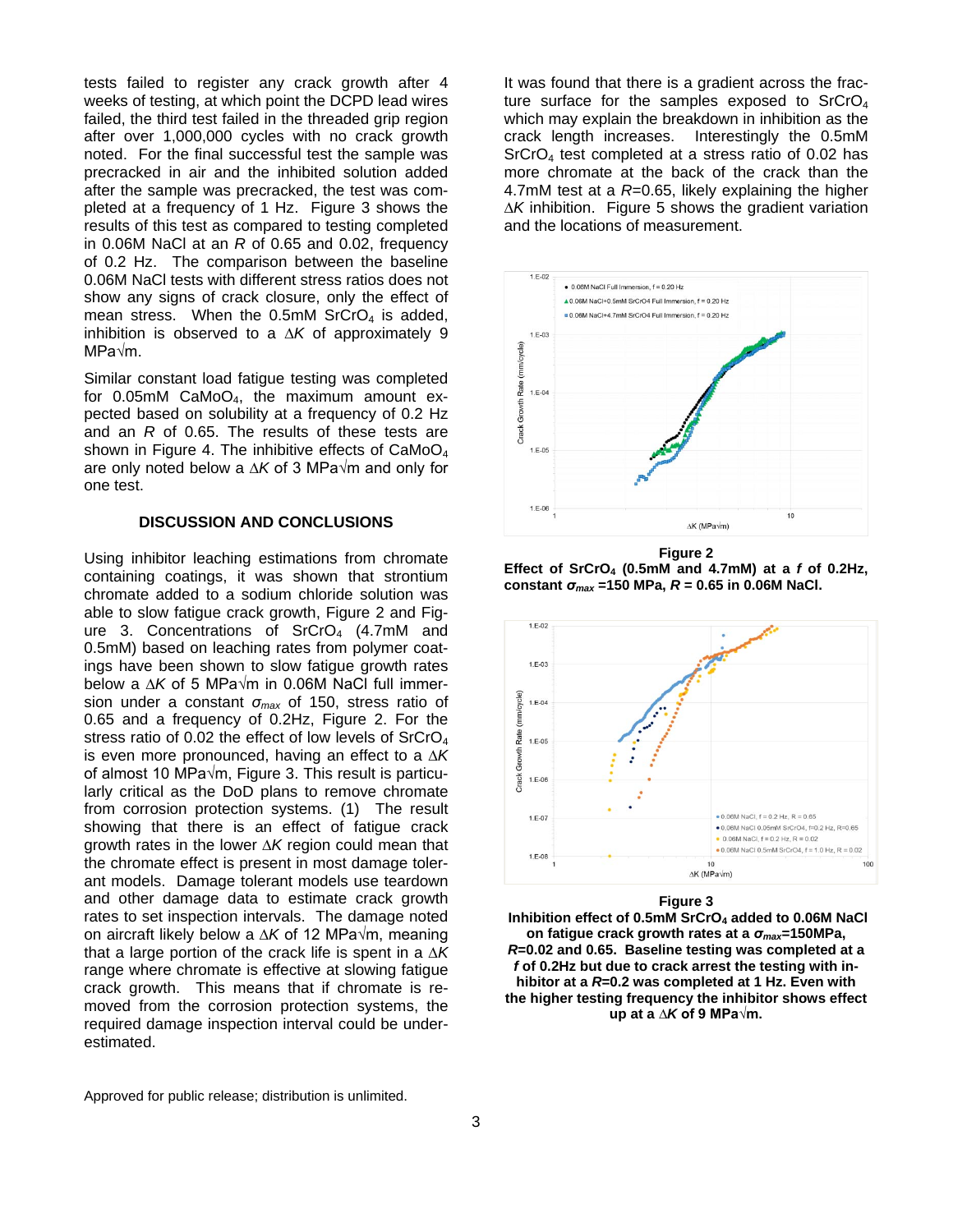

**Figure 4 Effect of CaMoO4 at a frequency of 0.2Hz, constant**  *σmax* **of 150 MPa,** *R* **of 0.65 in 0.06M NaCl.**



**Figure 5**

<span id="page-3-0"></span>**Macro surface pictures and SEM micrographs of the 0.5 mM SrCrO4 test completed at a** *R***=0.02,** *f***=1 Hz, 4.7mM SrCrO4 test completed at a** *R***=0.65,** *f***=0.2 Hz, 0.06M NaCl test completed at an** *R***=0.65,** *f***=0.2 Hz. The chromium content is listed by location of measurement.**

Approved for public release; distribution is unlimited.

The corrosion inhibiting pigment  $CaMoO<sub>4</sub>$ was able to inhibit fatigue crack growth rates below a *∆K* of 3 MPa√m at a *R* of 0.65 and a frequency of 0.2 Hz, Figure 4. This result suggests that while there is some inhibition from a possible chromate replacement coating, the effect on fatigue crack growth rate cannot be inferred from high solubility salts with the same anion.

## **ACKNOWLEDGEMENTS**

This work was funded under USAFA Broad Agency Announcements (FA7000-11-2-0011; FA7000-14-2- 0013) by the United States Office of the Secretary of Defense Corrosion Policy and Oversight Office under the Technical Corrosion Collaboration (TCC).

The views and conclusions contained herein are those of the authors and should not be interpreted as necessarily representing the official policies and endorsements, either expressed or implied of US Air Force Academy or the US Government. This material is declared a work of the United States Government and is not subject to copyright protection in the United States.

### **REFERENCES**

- 1 Young, Jr., John J., Undersecretary of Defense, (2009) "Limiting the Use of Hexavalent Chromium," *Memorandum for Secretaries of the Military Departments*.
- 2 Hertzberg, E.F. et al, *Estimated Impact of Corrosion on Cost and Availability of DoD Weapon Systems: FY2016* Report SAL4IT2 2016, Tysons Corner, VA.
- 3 Gasem, Z. and Gangloff, R.P., (2001) "Rate-Limiting Processes in Environmental Fatigue Crack Propagation in 7000-series Aluminum Alloys*"*, in *Chemisty and Electrochemistry of Corrosion and Stress Corrosion Cracking*, p. 501-521. R.H. Jones, Editor. TMS-AIME: Warrendale, PA.
- 4 Warner, J.S. (2010) "The Inhibition of Environmental Fatigue Crack Propagation in Age-Hardenable Aluminum Alloys." *PhD Dissertation,* University of Virginia, Charlottesville, VA.
- 5 Warner, J.S., Kim, S. and Gangloff, R.P., (2009) *International Journal of Fatigue* vol. 31, p. 1952-1965
- 6 Lui, X.F., Huang, S.J. and Gu, H.C. (2003) *Corrosion Science* vol. 45 n.9, pp.1921-1938.